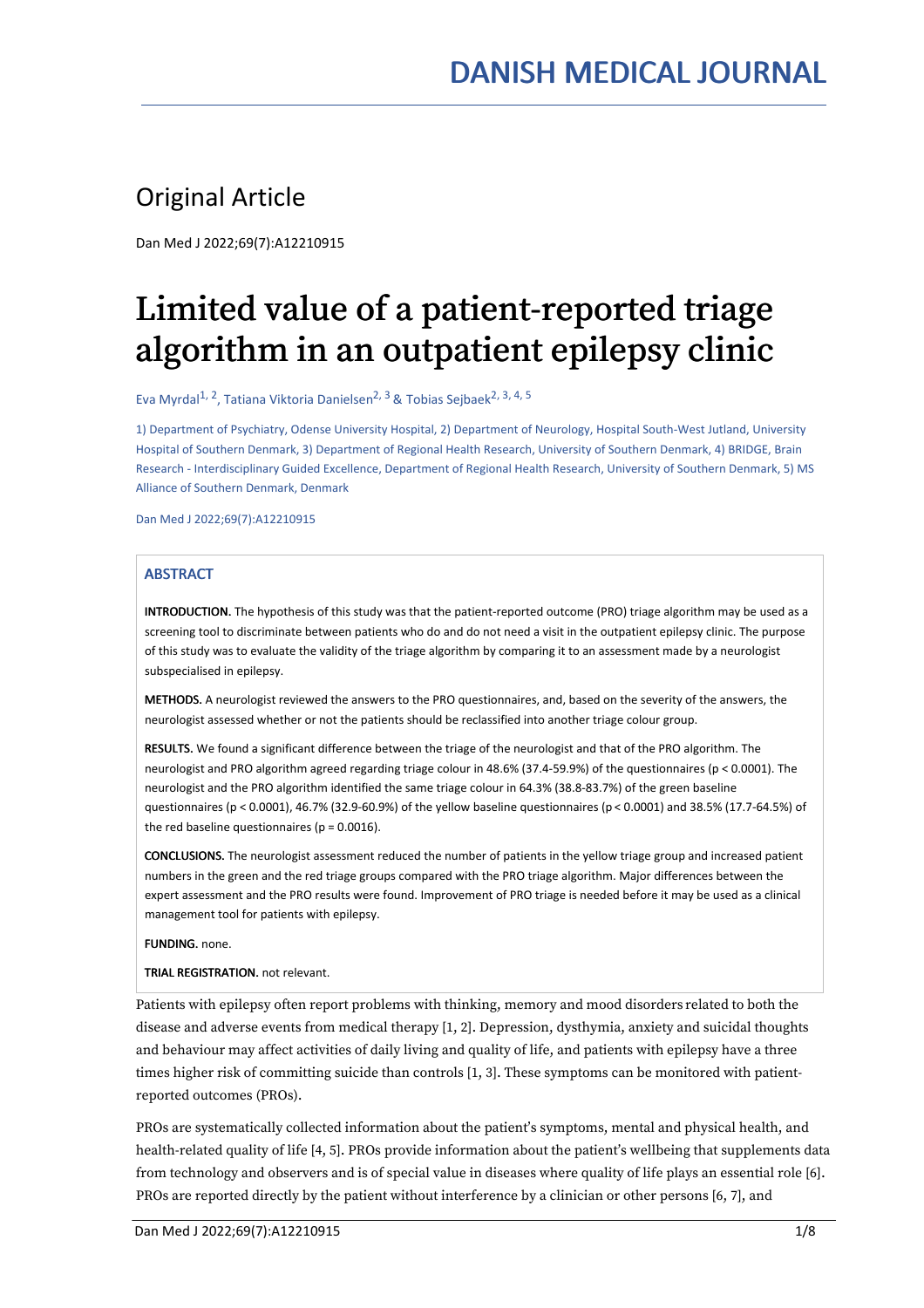subsequently the results are interpreted by healthcare professionals. Owing to a growing desire for a patient centred healthcare system, PROs are gaining more importance in the clinical world [6].

PROs are used in healthcare to improve patient-clinician communication, increase patients' influence on their own treatment, optimise the setting of priorities and possibly reduce time-consumption on the part of patients and clinicians alike [8]. The use of PROs in outpatient follow-up may potentially help identify patients in need of a consultation, thus promoting a better distribution of resources by minimising visits that neither the patient nor the clinician find necessary [9]. One of the eight national goals of the Danish Ministry of Health is to increase patients' influence on their own treatment and to promote patient-centred healthcare [10]. Thus, a committee was established to ensure an extensive and standardised implementation of PROs in Danish healthcare [11]. One study has shown a high reliability of a PRO triage algorithm, but no study has yet validated this PRO triage algorithm or assessed how patients with epilepsy should be followed up [12].

The hypothesis of this study was that the PRO triage algorithm would be able to discriminate between patients in need of a consultation in the outpatient epilepsy clinic and those not needing contact. The aim of the study was to evaluate the validity of the triage algorithm by comparing it to an assessment made by a neurologist subspecialised in epilepsy, which was considered the gold standard.

#### **METHODS**

#### Data sources

Denmark has a government-financed healthcare system that is free of charge and in which all citizens have equal access to healthcare [13]. The present study used data from patients treated in an outpatient epilepsy clinic where a PRO triage algorithm was used to determine how patients should be followed up. The algorithm triages patients into three categories (green, yellow or red) based on the severity of their condition as reflected in their answers to the PRO questionnaire. The PRO questionnaire consists of questions about side effects, compliance, drug abuse, seizures, suicidal thoughts, pregnancy and wish for contact with the clinic (Appendix 1: https://ugeskriftet.dk/files/filefield\_paths/a12210915-supplementary.pdf).

A specialised nurse reviews each patient questionnaire.If the patient is triaged green by the algorithm, nothing further is usually done until the next questionnaire is sent out. Patients who are triaged yellow or red by the algorithm are assessed individually by a nurse. In some cases, the patient is invited to attend a telephone or an outpatient consultation. In other cases, the nurse concludes that the patient's epilepsy remains unchanged, and that nothing further needs to be done until the next questionnaire is sent out. Patients are triaged red by the algorithm if they report increased seizure frequency, the highest level of suicidal thoughts, pregnancy or a wish for contact with the clinic. Patients are triaged yellow by the algorithm if they report seizures or less severe symptoms such as decreased libido, fatigue or headache.

The patients receive the PRO questionnaire at predefined intervals, usually every six months, but the nurse may change the intervals to suit each patient's individual need. Therefore, some patients receive the questionnaire every three months, and others only annually. The first questionnaire completed by the patient is referred to as the baseline questionnaire, and the follow-up questionnaires are referred to by their number. The patients' answers are automatically uploaded to the eHealth Portal used in the Region of Southern Denmark where the specialised nurse can assess them [14].

All patients were evaluated individually regarding eligibility by a specialised nurse or physician before inclusion in PRO-based follow up. Patients were excluded if unable to understand written Danish or to use a computer/tablet.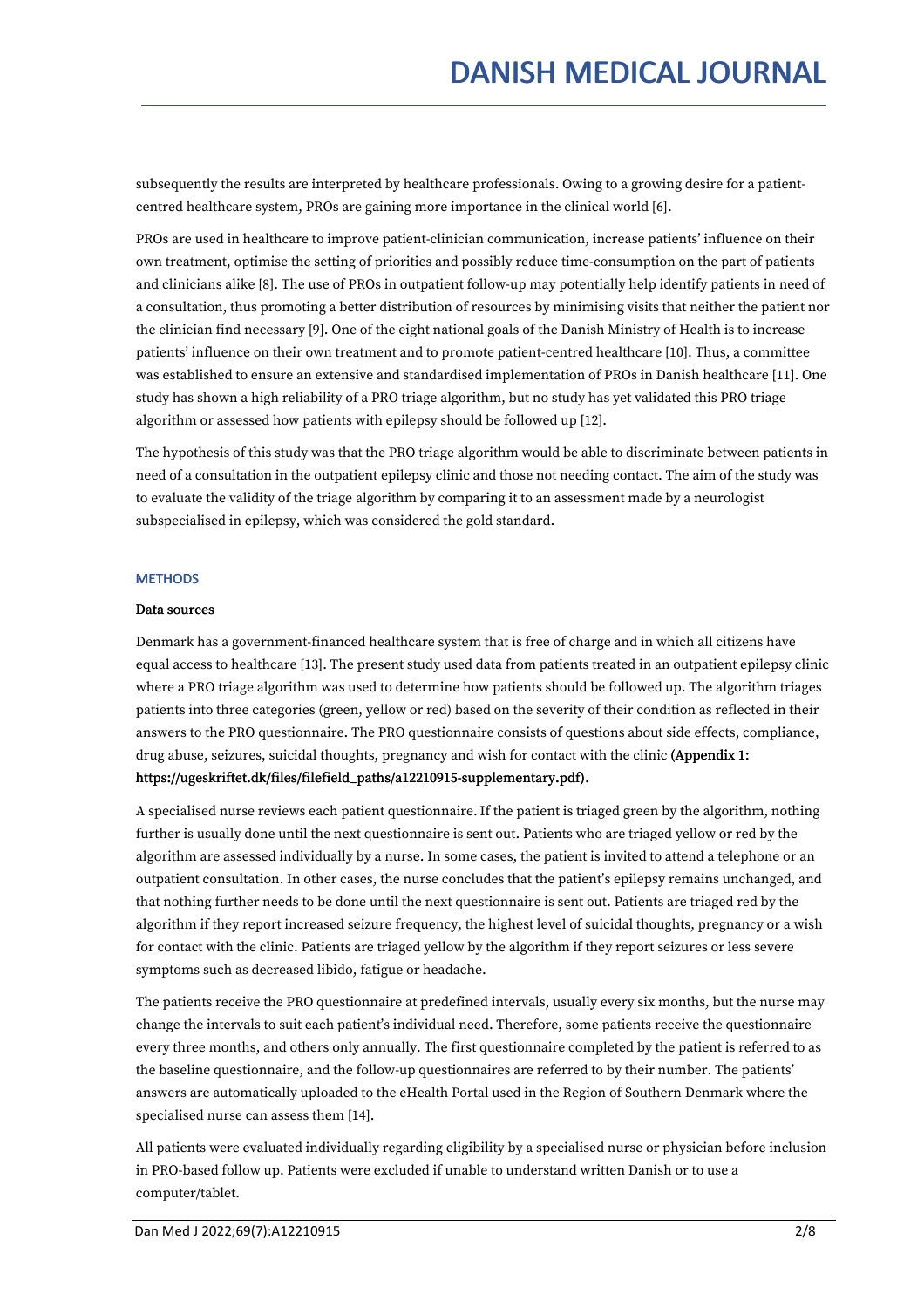Data were collected retrospectively for the period from September 2017 to August 2019. Information was obtained from the eHealth Portal in the Region of Southern Denmark.

#### Study population

All patients who attended the epilepsy outpatient clinic during the study period were eligible for study inclusion if they had submitted the baseline PRO questionnaire at some point during the study period. Patients who failed to submit the baseline questionnaire were excluded from the study. A total of 72 patients submitted a baseline questionnaire and were therefore included in the study. A detailed study flowchart is presented in Figure 1.

FIGURE 1 Patient inclusion flow chart. The number of patient-reported outcomes (PRO) questionnaires submitted during the study period.

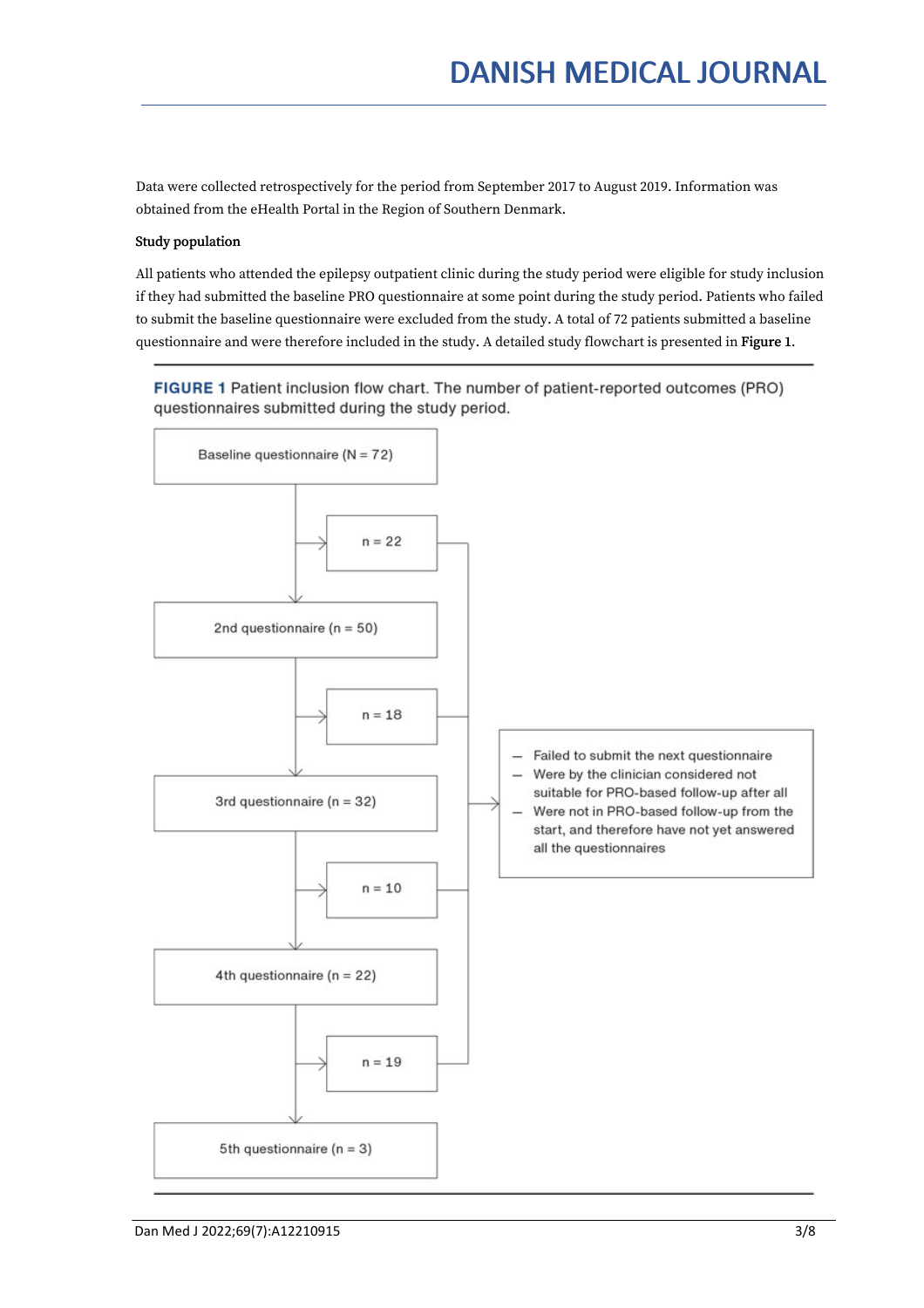#### **Outcomes**

A neurologist subspecialised in epilepsy reviewed the patients' answers to the PRO questionnaires and, based on the severity of the answers, assessed whether or not the patients should be reclassified into another triage colour group.

#### Triage colour reclassification by the neurologist

The neurologist pooled the answers in need of the most urgent action to the red triage colour. Answers requiring action, although less urgent, were pooled in the yellow triage colour. The neurologist used the green triage colour for answers not requiring action other than a new questionnaire at the predefined interval. The neurologist reclassified patients to red if they reported seizures, increases in their seizure frequency, suicidal thoughts, poor medicine compliance or drug abuse; or were pregnant or were planning a pregnancy. Patients who reported problems such as side effects and emotional difficulties that were considered to be treatable by the neurologist, e.g. by adjusting or changing the patient's medication, were reclassified to yellow. Patients without distinct difficulties were reclassified as green.

#### Statistical analysis

GraphPad Prism 8 was used for the statistical analyses. Continuous variables were compared using the Wilcoxon test and categorical variables were compared using the  $\chi^2$ -test. All results are shown as means followed by 95% confidence interval (CI) in parentheses, except for gender and triage colour which are presented as proportions and the CI is calculated using the Wilson/Brown method.

Trial registration: not relevant.

#### RESULTS

#### Baseline characteristics

Among the 179 questionnaires submitted, 72 were baseline questionnaires (Figure 1). Table 1 shows the patient characteristics at baseline, no difference was found between subgroups.

|                         | Severity of condition as reflected in the answers to the PRO questionnaire |                       |                   |                                                                        |
|-------------------------|----------------------------------------------------------------------------|-----------------------|-------------------|------------------------------------------------------------------------|
|                         | green<br>$(n = 44)$                                                        | vellow<br>$(n = 108)$ | red<br>$(n = 27)$ | Comparison,<br>p-value                                                 |
| Gender, %               |                                                                            |                       |                   | 0.1562                                                                 |
| Female                  | 52.3                                                                       | 67.6                  | 70.4              |                                                                        |
| Male                    | 47.7                                                                       | 32.4                  | 29.6              |                                                                        |
| Age, mean (95% CI), yrs | 42.55 (38.3-46.8)                                                          | 42.81 (39.9-45.8)     | 35.44 (31.6-39.3) | $> 0.999$ <sup>a</sup> , $0.1374$ <sup>b</sup> , $0.0720$ <sup>c</sup> |

a) Green versus yellow

b) Green versus red.

c) Yellow versus red.

#### Validation of the algorithm

The percentages of patients in the green triage group were 19.4% (12.0-30.0%) before and 27.8% (18.8-39.0%) after the neurologist reviewed the questionnaires. In the yellow group, the percentages were 62.5% (50.6-72.8%) before and 43.1% (32.3-54.6%) after; and in the red group, the percentages were 18.1% (10.9-28.5%) before and 29.2% (19.9-40.5%) after reclassification. No statistical difference between the number of patients in each triage group before and after reclassification was found (p > 0.9999) (Figure 2A).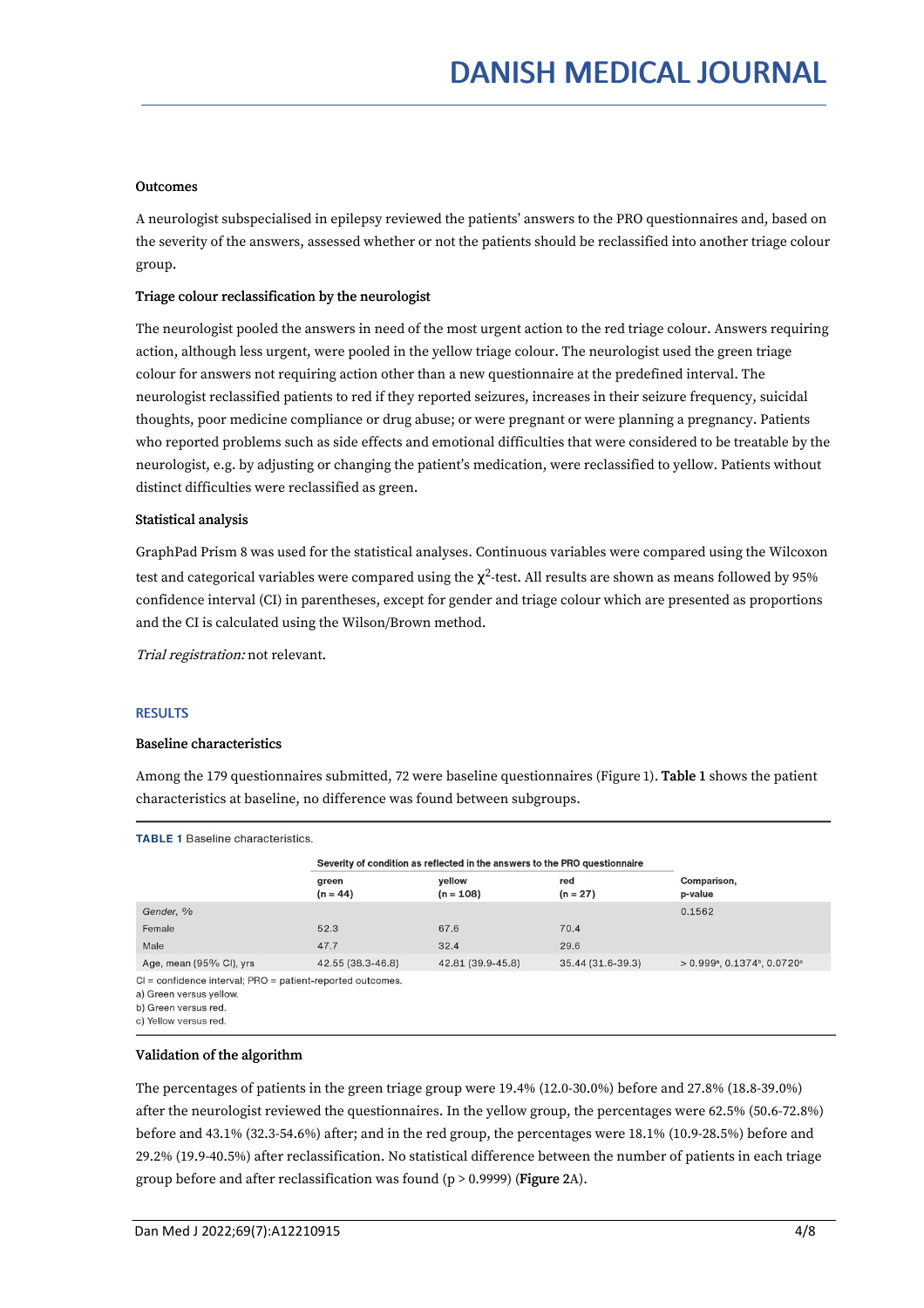## DANISH MEDICAL JOURNAL

FIGURE 2 Neurologist reclassification. A. The baseline triage colours before and after the neurologist reviewed the baseline questionnaires. B. The revised triage colours for each baseline colour group after neurologist reclassification. C. The fraction of agreement between the neurologist and the patient-reported outcomes triage algorithm for each baseline triage group. D. Overall agreement between the algorithm and the neurologist.



In the green triage baseline group, the neurologist reclassified 35.7% (16.3-61.2%) of the patients as yellow and 0% (0.0-21.5%) as red. In the yellow triage baseline group, the neurologist reclassified 17.8% (9.3-31.3%) of the patients as green and 35.6% (23.2-50.2%) of the patients as red. In the red triage baseline group, the neurologist reclassified 23.1% (8.2-50.3%) of the patients as green and 38.5% (17.7-64.5%) as yellow (Figure 2B). We found a difference between the neurologist and the PRO algorithm regarding triage colour in 64.3% (38.8-83.7%) of the green baseline questionnaires (p < 0.0001), 46.7% (32.9-60.9%) of the yellow baseline questionnaires (p < 0.0001) and 38.5% (17.7-64.5%) of the red baseline questionnaires ( $p = 0.0016$ ) (Figure 2C). Overall, the neurologist agreed with the PRO algorithm regarding triage colour in 48.6% (37.4-59.9%) of the questionnaires, which was statistically different (p < 0.0001) (Figure 2D).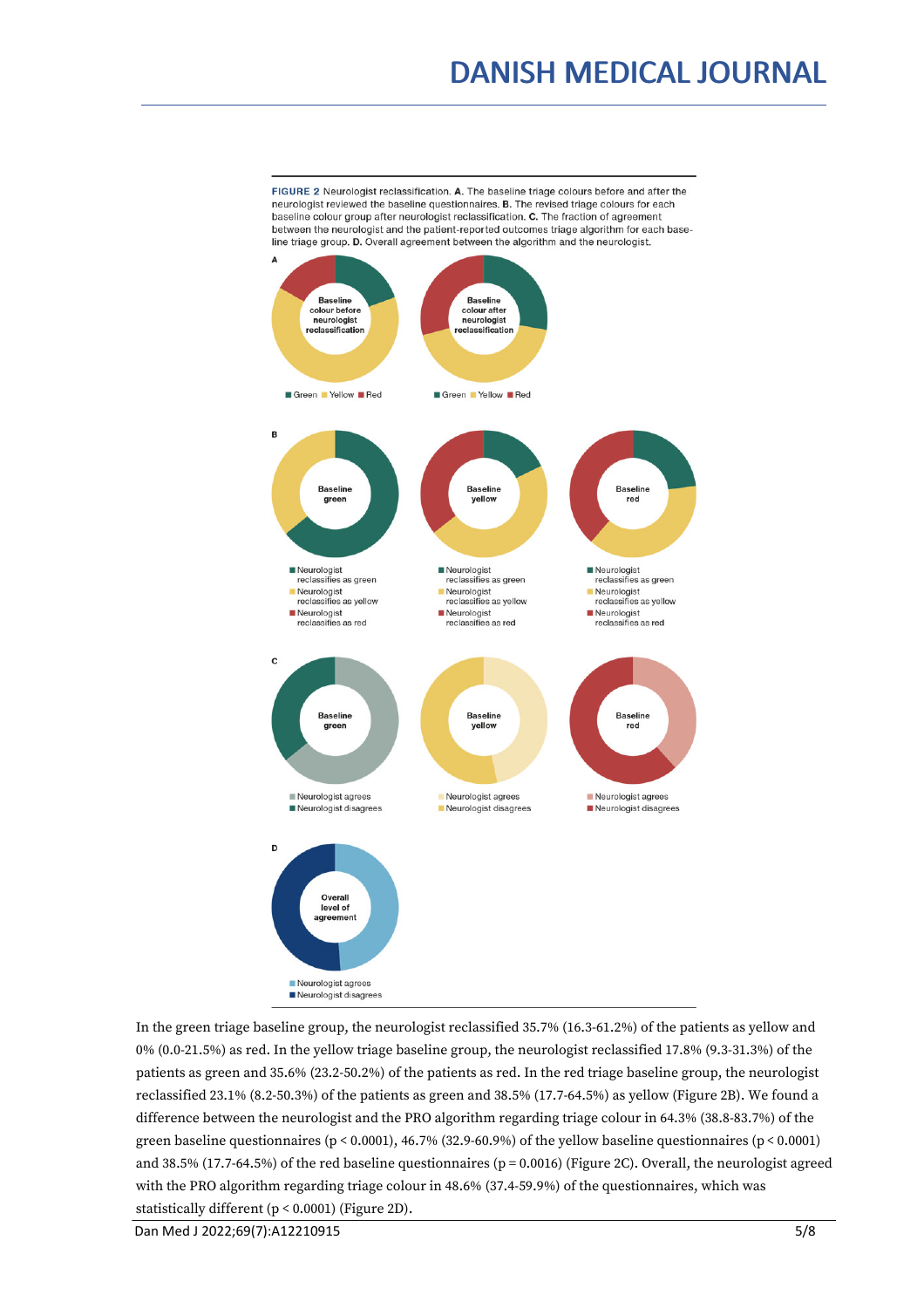#### **DISCUSSION**

Our study demonstrated differences between triage results from the PRO algorithm and the triage assessment by a senior consultant neurologist. Regardless of the triage colour given by the algorithm, we found a 50% risk that an audit by a neurologist would lead to changed triage colour. Our findings are relevant from both the patient's and the clinician's perspective, and also at the socioeconomic level since PRO triage algorithms are being implemented as the basis for outpatient follow-up at the national level. Misclassification by the triage may impact the care of patients with epilepsy since half of the patients may be triaged differently based on the PRO algorithm compared with good clinical practice. As a consequence, nursing time is potentially spent on telephone consultations and extra screening of patients who currently have well-treated epilepsy. Likewise, senior consultant time may be spent on seeing patients requesting outpatient consultations, even if these patients report stable-phase epilepsy. Correct prioritising is essential, especially in a healthcare system in which time and resources are scarce.

The discrepancy in triage may be due to the neurologist having a more clinical approach and prioritising patients with symptoms and difficulties that can be treated by adjusting or changing the patient's medication, whereas the algorithm to a greater extent prioritises patient requests. Due to the way in which the PRO algorithm performs the triage, patients who have reported substantial difficulties or symptoms may not be awarded a consultation in the outpatient clinic for years. Patients who do not use PROs as a basis for outpatient follow-up get prescheduled consultations at intervals that match their individual needs as evaluated by a neurologist. As mentioned previously, patients with epilepsy are vulnerable and carry a higher risk of committing suicide than controls. The patients are only triaged red by the algorithm if they rate themselves as having the highest score regarding suicidal thoughts. Patients at high risk of committing suicide may therefore be neglected by the algorithm. One might therefore argue that patients who are in PRO-based outpatient follow-up do not get the same level of quality healthcare as patients who receive a more traditional outpatient follow-up. This concern is supported by a study conducted among clinicians working with PRO-based outpatient follow-up in epilepsy in the Central Denmark Region [15].

The PRO questionnaire contains questions regarding different symptoms, of which only a fraction can be treated by the neurologist. It may be frustrating for patients to repeatedly report symptoms if nothing is done to relieve them. Mejdahl et al. reported that some patients felt that it was a waste of time to complete the PRO questionnaires since they often received no response from the clinicians; and if they did, they felt abandoned and alone as the response was very superficial. These patients also stated that a lack of response to the problems they reported eroded their motivation for completing PROs [5]. It is possible that response rates could be improved if patients were trained in how toreply and how the epilepsy clinic will respond to PROs.

A study by Stafford et al. stated that many of the developments on PROs in epilepsy are opportunistic, and that many of the PRO measures are poorly developed and largely unvalidated [16]. Our study demonstrated that PROs may be used as an explanatory/supplementary questionnaire for patients with epilepsy, but further improvement of the PRO triage is necessary before the results can contribute to better clinical practice by nurses and physicians in outpatient epilepsy clinics.

#### Limitations

This study was based on data from a single-centre epilepsy clinic. This may influence the generalisability of the results since the population in the hospital catchment area is different from other hospitals in the country. Patient selection for the PRO algorithm was not standardised but based on an individual decision by the physician, and only one unblinded neurologist assessed the algorithm. Observer bias and confirmation bias may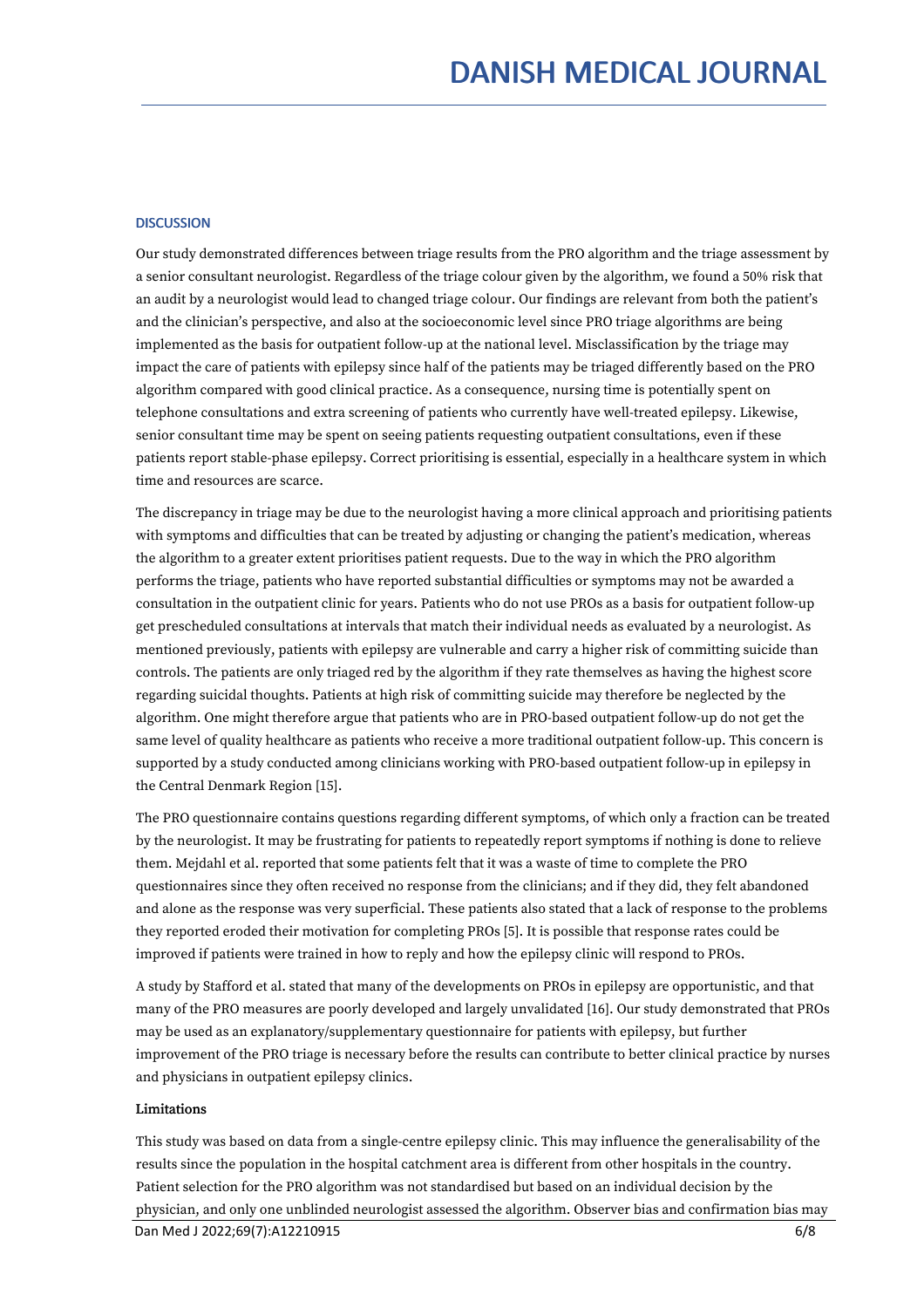therefore have influenced the results. Further studies validating PRO triage in a multicentre setting are warranted. In future studies, we recommend algorithm assessment by several blinded neurologists to accommodate intra- and inter-rater variability.

#### **CONCLUSIONS**

Our study found significant differences between triage results from the PRO triage algorithm and validation by a consultant neurologist. Regardless of the triage colour given by the algorithm, the risk of misclassification was 50% when compared with a senior neurologist assessment. These results are important as the PRO triage algorithm is currently used in the clinic to determine how epilepsy patients should be followed up. Misclassification by triage may impact patient care. To our knowledge, this study is the first validation study of the PRO triage algorithm in outpatient follow-up in epilepsy. The PRO triage algorithm may be useful as a supplementary management tool for patients with epilepsy, but significant improvement of the triage is needed before it may be used as the main management tool for patients with epilepsy in the outpatient clinic.

Correspondence Eva Myrdal. E-mail: eva.myrdal@rsyd.dk

Accepted 10 May 2022

Conflicts of interest none. Disclosure forms provided by the authors are available with the article at ugeskriftet.dk/dmj

References can be found with the article at ugeskriftet.dk/dmj

Cite this as Dan Med J 2022;69(7):A12210915

#### **REFERENCES**

- 1. Mayo Clinic. Epilepsy. <https://www.mayoclinic.org/diseases-conditions/epilepsy/symptoms-causes/syc-20350093> (10 Aug 2019).
- 2. Russel BM, Kristensen JK, Hansen BL. Epilepsi. https://www.sundhed.dk/sundhedsfaglig/laegehaandbogen/neurologi/tilstande-og-sygdomme/kramper/epilepsi/ (7 Apr 2017).
- 3. Christensen J, Vestergaard M,Mortensen PB etal. Epilepsy and risk of suicide: a population-based case-control study. Lancet Neurol. 2007;6(8):693-8.
- 4. PRO-sekretariatet. PRO. <http://pro-danmark.dk/da/pro> (23 Mar 2019).
- 5. Mejdahl CT, Schougaard LMV, Hjollund NH et al. PRO-based follow-up as a means of self-management support an interpretive description of the patient perspective. J Patient Rep Outcomes. 2018;2:38.
- 6. Deshpande PR, Rajan S, Sudeepthi BL, Nazir CPA. Patient-reported outcomes: a new era in clinical research. Perspect Clin Res. 2011;2(4):137-44.
- 7. PRO-sekretariatet. Hvad er PRO? http://pro-danmark.dk/da/pro/hvad-er-pro (21 Aug 2019).
- 8. PRO-sekretariatet. Info til sundhedsfaglige. [http://pro-danmark.dk/da/pro/info-sundhedsfaglig](http://pro-danmark.dk/da/pro/info-sundhedsfaglig%20(9) (9 Jan 2018).
- 9. Schougaard LMV, Larsen LP, Jessen A et al. AmbuFlex: tele-patient-reported outcomes (telePRO) as the basis for follow-up in chronic and malignant diseases. Qual Life Res. 2016;25(3):525-34.
- 10. Danish Ministry of Health. 8 nationale mål for sundhedsvæsenet. [https://www.sum.dk/Temaer/Nationale-maal-for](https://www.sum.dk/Temaer/Nationale-maal-for-sundhedsvaesenet.aspx%20(4) sundhedsvaesenet.aspx (2 Dec 2019).
- 11. PRO-sekretariatet. Den Nationale Styregruppe for PRO. [https://pro-danmark.dk/da/pro/den-nationale-styregruppe-for-pro](https://pro-danmark.dk/da/pro/den-nationale-styregruppe-for-pro%20) (7 Mar 2022).
- 12. Schougaard LMV, de Thurah A, Christiansen DH et al. Patient-reported outcome (PRO) measure-based algorithm for clinical decision support in epilepsy outpatient follow-up: a test-retest reliability study. BMJ Open. 2018;8(7):e021337.